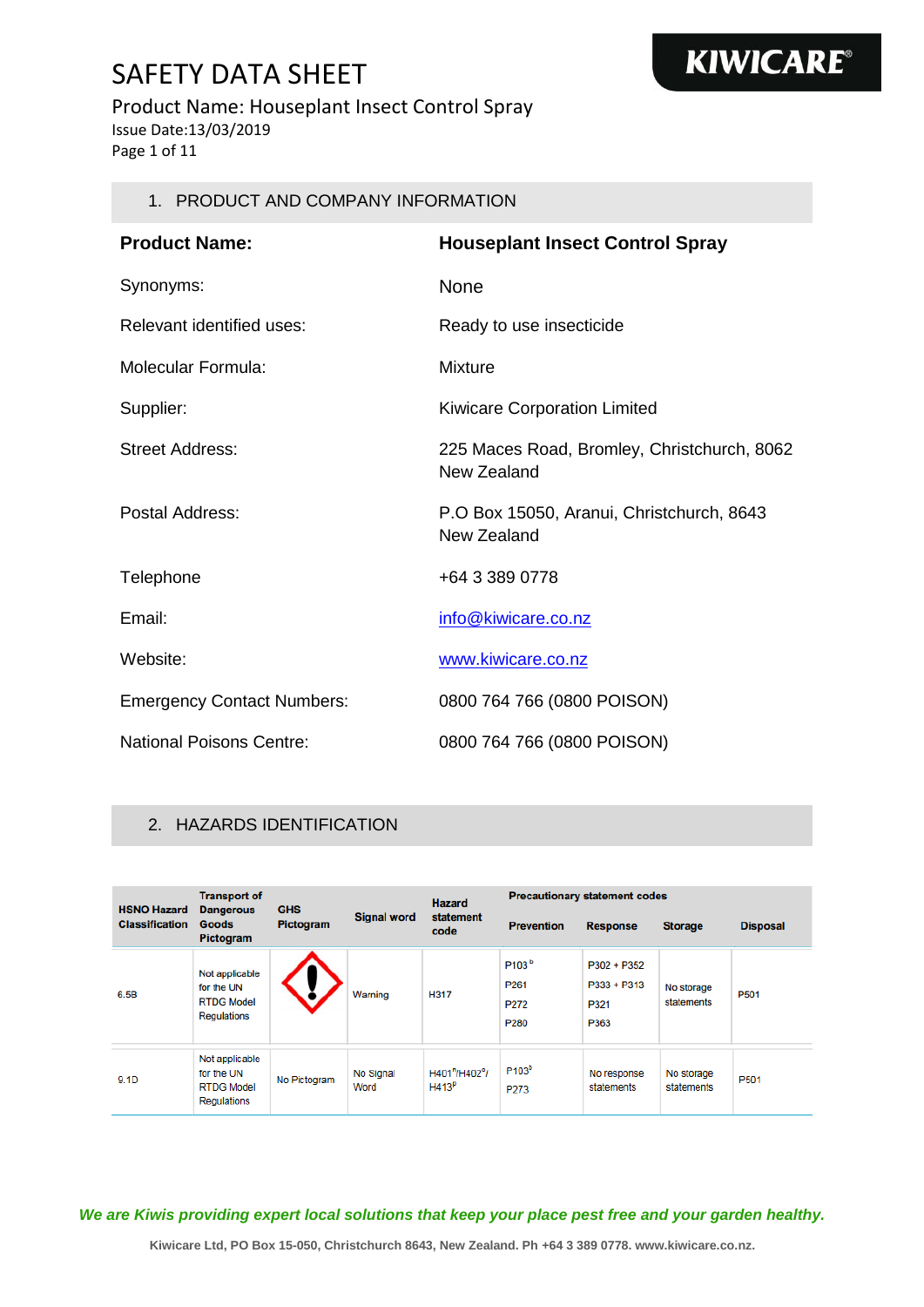# **KIWICARE®**

#### Product Name: Houseplant Insect Control Spray

Issue Date:13/03/2019 Page 2 of 11

| Dangerous Goods:                  | Not a DG; Signal word = Warning                                                                                                     |
|-----------------------------------|-------------------------------------------------------------------------------------------------------------------------------------|
| Packaging Group:                  | N/A                                                                                                                                 |
| Hazardous Substance (HSNO) Codes: | 6.5B (Skin sensitization)<br>9.1D (Slightly harmful to aquatic environment)                                                         |
| <b>Hazard Statement:</b>          | H317: May cause an allergic skin reaction.<br>H413: May cause long lasting harmful effects to                                       |
|                                   | aquatic life.                                                                                                                       |
| <b>Precautionary Statements:</b>  | P101: If medical advice is needed, have<br>product container or label at hand.                                                      |
|                                   | P102: Keep out of reach of children.                                                                                                |
|                                   | P103: Read label before use.                                                                                                        |
|                                   | P261: Avoid breathing spray.                                                                                                        |
|                                   | P272: Contaminated work clothing should not<br>be allowed out of the workplace.                                                     |
|                                   | P273: Avoid release to the environment.                                                                                             |
|                                   | P280: Wear protective gloves/protective<br>clothing/eye protection/face protection.                                                 |
|                                   | P321: Specific treatment on the label.                                                                                              |
|                                   | P363: Wash contaminated clothing before<br>reuse.                                                                                   |
|                                   | P302+352: IF ON SKIN: Wash with plenty of<br>soap and water.                                                                        |
|                                   | P333+313: If skin irritation or rash occurs: Get<br>medical advice/attention.                                                       |
|                                   | P501: Achievable methods for the disposal of a<br>substance in accordance with the Hazardous<br>Substances (Disposal) Notices 2017. |

#### 3. COMPOSITION/INFORMATION ON INGREDIENTS

Recommended Use: Ready to spray insecticide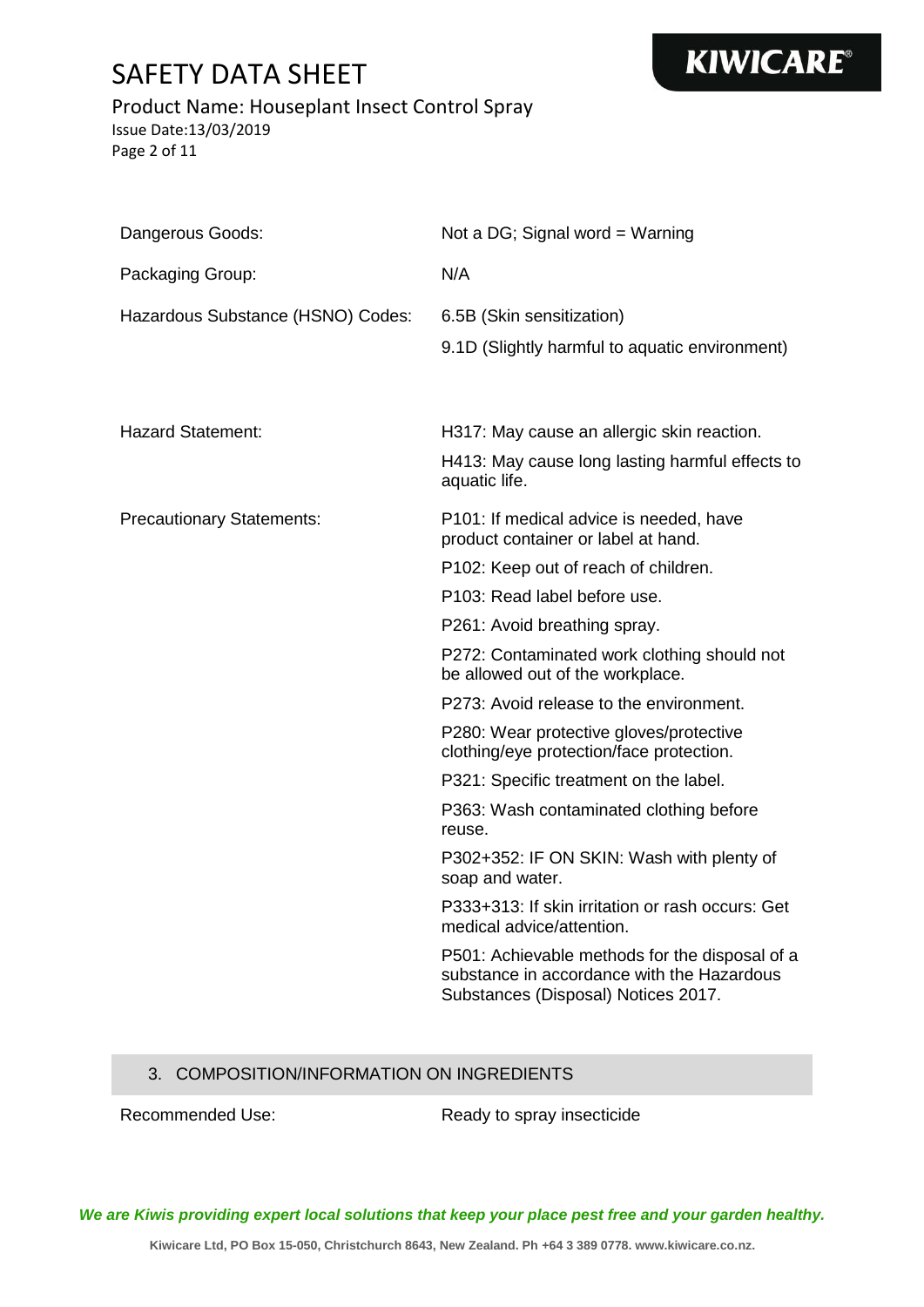### Product Name: Houseplant Insect Control Spray

Issue Date:13/03/2019 Page 3 of 11

Appearance: Translucent white low viscosity liquid. Low odour.

#### **Ingredients**

| Ingredients            | CAS#         | Content %  |
|------------------------|--------------|------------|
| Pyrethrins (Pyrethrum) | 8003-34-7    | $0.12$ g/L |
| Other ingredients      | NA (Mixture) | to 100 %   |

| 4. FIRST AID MEASURES              |                                                                                                                                                                                                                                                                                                                                                  |
|------------------------------------|--------------------------------------------------------------------------------------------------------------------------------------------------------------------------------------------------------------------------------------------------------------------------------------------------------------------------------------------------|
| General information:               | In case of accident, or if you feel unwell, seek<br>medical advice (show the label where possible).                                                                                                                                                                                                                                              |
| Ingestion:                         | Rinse mouth. Do NOT induce vomiting. Seek<br>medical advice or call NZ Poisons Centre on<br>0800 764 766. If medical advice is needed have<br>product label at hand.                                                                                                                                                                             |
| Eye Contact:                       | Unlikely to cause eye irritation. Rinse opened<br>eye for several minutes under running water. If<br>irritation persists seek medical advice or call NZ<br>Poisons Centre on 0800 764 766. If medical<br>advice is needed have product label at hand.                                                                                            |
| <b>Skin Contact:</b>               | Unlikely to cause skin irritation but may cause<br>skin sensitization. Rinse skin with copious<br>amounts of water and wash with soap and<br>water. If you feel unwell seek immediate<br>medical advice.                                                                                                                                         |
| Inhalation:                        | If symptoms develop move the exposed person<br>to fresh air. Immediately obtain medical advice.<br>Unlikely to present an inhalation hazard as the<br>product is a stable liquid. If breathing problems<br>develop, seek medical advice or call NZ<br>Poisons Centre on 0800 764 766. If medical<br>advice is needed have product label at hand. |
| <b>Advice for Medical Doctors:</b> | Treat symptomatically. Call a doctor or poison<br>control centre for guidance, or call NZ Poisons<br>Centre on 0800 764 766.                                                                                                                                                                                                                     |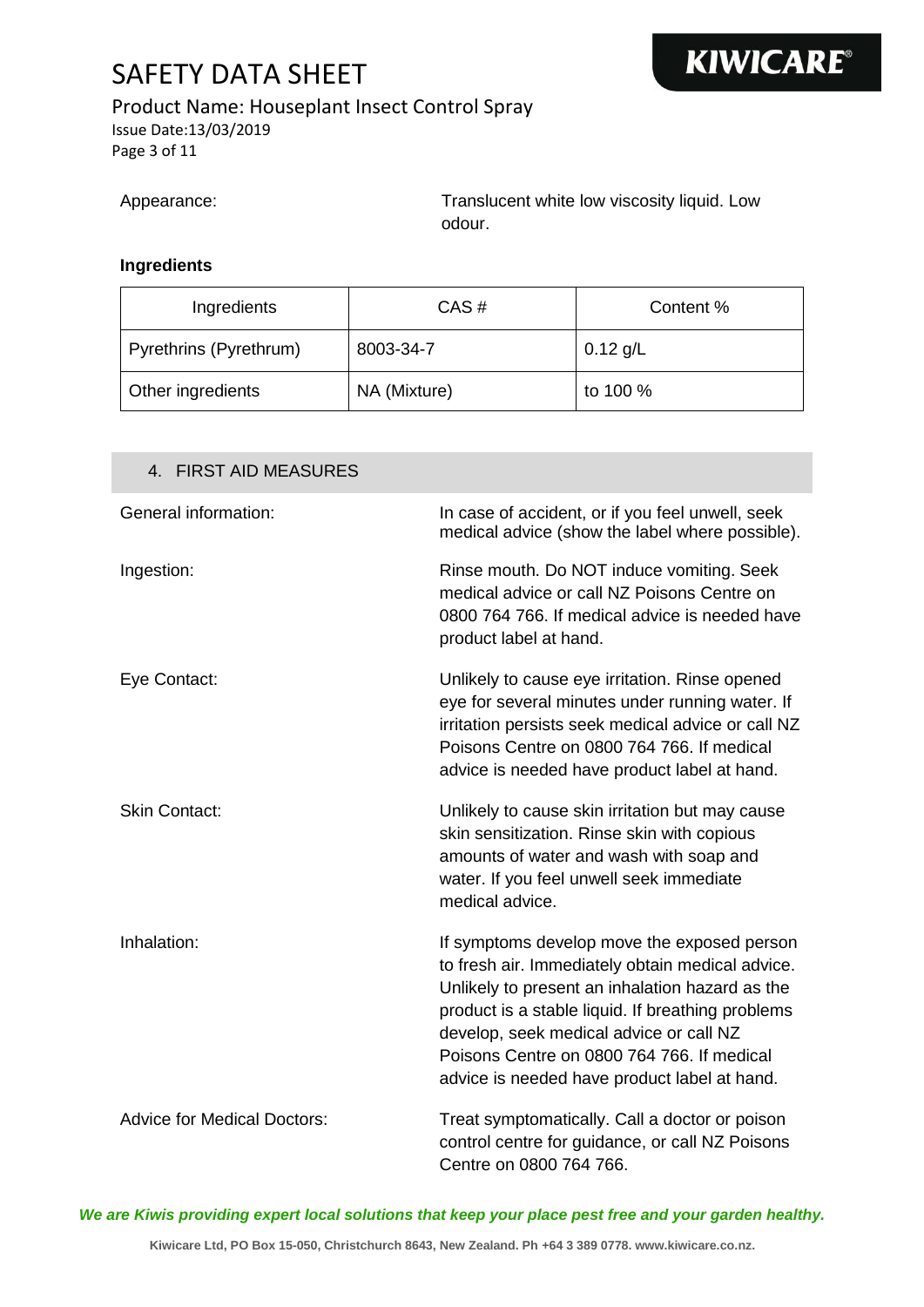# **KIWICARE®**

#### Product Name: Houseplant Insect Control Spray Issue Date:13/03/2019 Page 4 of 11

5. FIRE FIGHTING MEASURES Specific Hazards: Formation of toxic gases may occur if heated such as carbon monoxide, and other unidentified organic and inorganic compounds. Suitable Extinguishing Media: Keep fire exposed containers cool by spraying with water. Appropriate fire extinguishers are CO2, Powder or Alcohol resistant foam. Use extinguishing media appropriate to the surrounding conditions. Fire Fighting Advice: Fire fighters should wear full protective gear, including self-contained breathing apparatus (AS/NZS 1715/1716). Keep unnecessary people away and move all other personnel to windward side of fire. Bund area with sand or earth to prevent contamination of drains or waterways. Dispose of fire control water or other extinguishing agent and spillage safely later.

#### 6. ACCIDENTAL RELEASE MEASURES

| Environmental precautions:      | Prevent leakage or spillage if safe to do so.                                                                                                                                                                                                                                                                                                   |
|---------------------------------|-------------------------------------------------------------------------------------------------------------------------------------------------------------------------------------------------------------------------------------------------------------------------------------------------------------------------------------------------|
| Minor Spills (Up to 20 kg):     | Wear protective clothing. Clear area of<br>unprotected personnel. Contain spill and<br>collect. Do not allow product or washings to<br>enter the waterways or sewer.                                                                                                                                                                            |
| Major Spills (more than 20 kg): | Wear protective clothing. Clear area of<br>unprotected personnel. Contain spill and<br>collect. Do not allow product or washings to<br>enter the waterways or sewer. If spill does<br>enter waterway contact local authority.<br>Contaminated absorbent and wash water<br>should be disposed of according to local and<br>national regulations. |
|                                 | Collect in an appropriate sealable container for<br>disposal in an approved landfill or incinerate at<br>an authorised installation.                                                                                                                                                                                                            |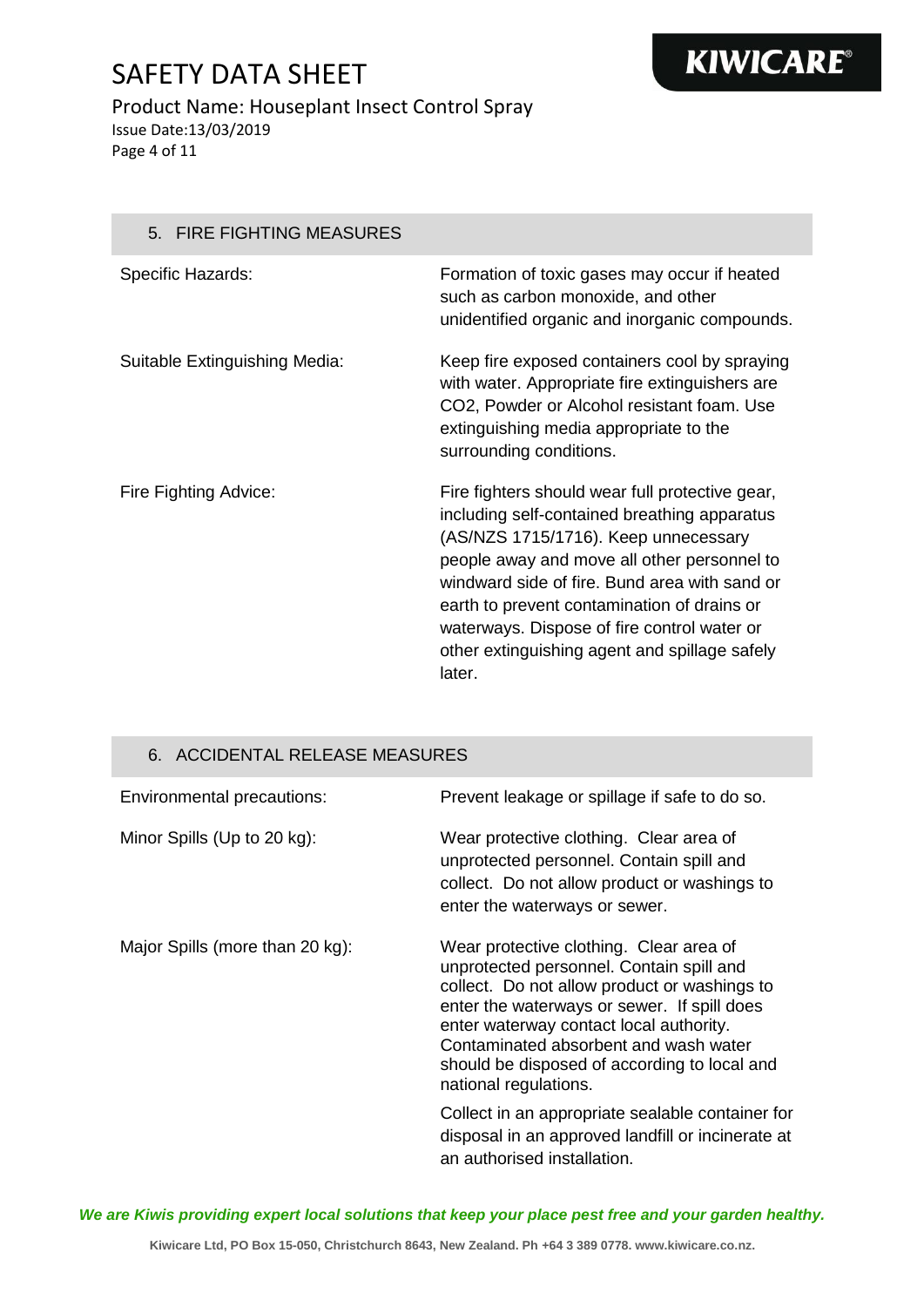# **KIWICARE®**

#### Product Name: Houseplant Insect Control Spray Issue Date:13/03/2019 Page 5 of 11

7. HANDLING AND STORAGE

| Precautions for safe handling:                              | Avoid prolonged or repeated contact with skin<br>and eye. Avoid inhaling vapour and/or mists.<br>When handling product in drums, safety<br>footwear should be worn and proper handling<br>equipment should be used. Keep away from<br>sources of ignition - No smoking, eating or<br>drinking while handling this product. Always use<br>good personal hygiene procedures when<br>handling this product. Wash hands and face<br>before eating, drinking or smoking. Read the<br>label before use. |
|-------------------------------------------------------------|---------------------------------------------------------------------------------------------------------------------------------------------------------------------------------------------------------------------------------------------------------------------------------------------------------------------------------------------------------------------------------------------------------------------------------------------------------------------------------------------------|
| Conditions for safe Storage including<br>incompatibilities: | Keep out of the reach of children. Store in<br>original container in a cool, dry, ventilated<br>place, away from direct heat of sunlight. Store<br>away from foodstuffs, children and animals. Do<br>not allow product to get wet in storage.                                                                                                                                                                                                                                                     |
| Protection against fire and explosion:                      | Keep away from heat sources even though the<br>product is not combustible. The product is not<br>explosive. Keep away from oxidizing agents.                                                                                                                                                                                                                                                                                                                                                      |

#### 8. EXPOSURE CONTROLS/PERSONAL PROTECTION

| <b>Exposure Standards:</b>   | See 'Exposure limits' below (Workplace<br><b>Exposure Standards and Biological Exposure</b><br>Indices 9 <sup>th</sup> edition) |
|------------------------------|---------------------------------------------------------------------------------------------------------------------------------|
| <b>Engineering Controls:</b> | Keep away from foodstuffs, beverages and<br>feed. Wash hands before breaks and at the end<br>of work.                           |
| Hand protection:             | Suitable chemical resistant gloves are<br>recommended for applicants.                                                           |
| Eye protection:              | Wear safety glasses or full face shield if<br>splashes are likely to occur.                                                     |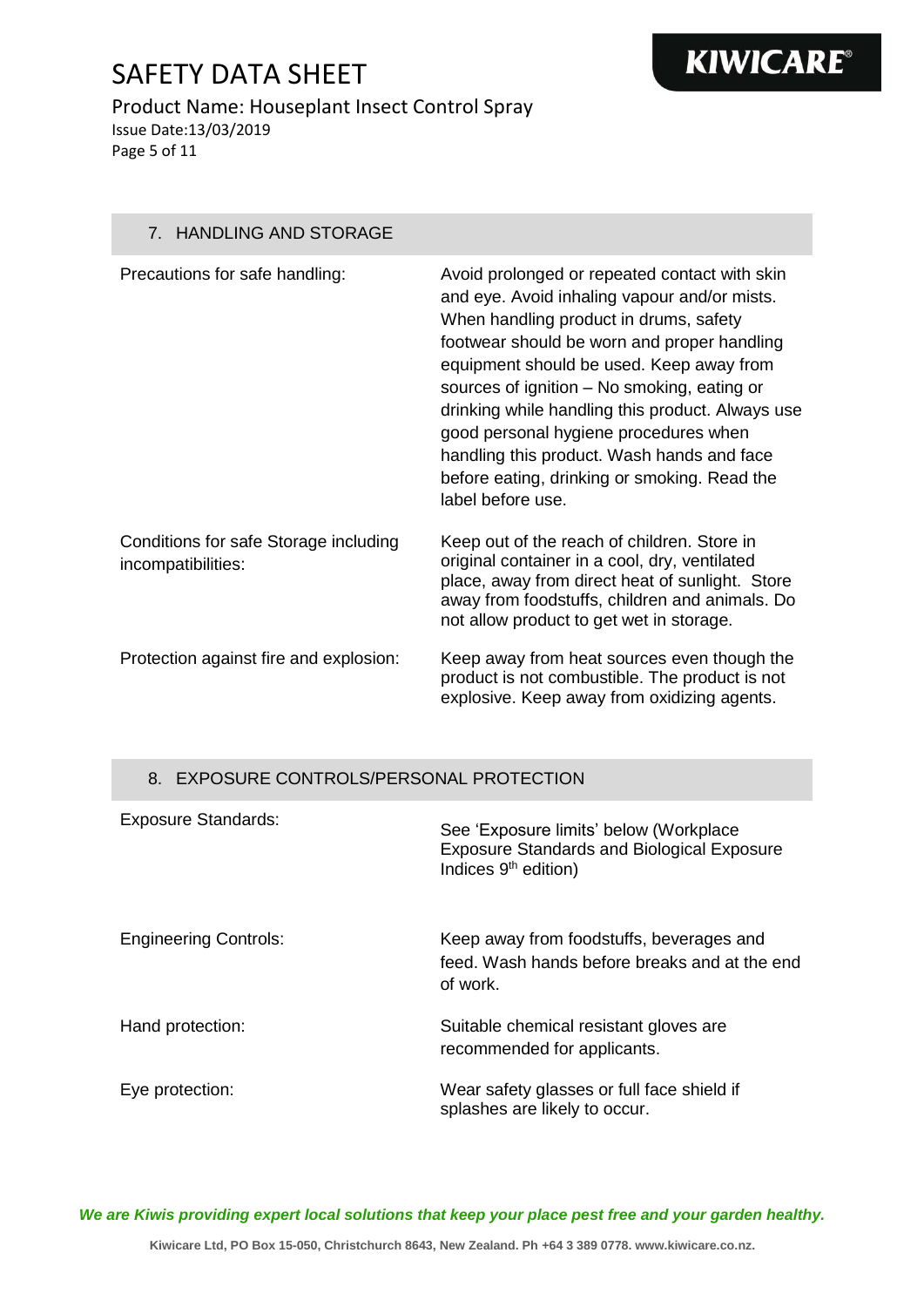#### Product Name: Houseplant Insect Control Spray

Issue Date:13/03/2019

Page 6 of 11

#### 8. EXPOSURE CONTROLS/PERSONAL PROTECTION

| Body protection:                        | Body protection must be chosen depending on<br>activity and possible exposure, for example<br>apron, protecting boots. Skin protection not<br>ordinarily required beyond standard issue work<br>clothes. It is good practice to wear chemical<br>resistant gloves. |
|-----------------------------------------|--------------------------------------------------------------------------------------------------------------------------------------------------------------------------------------------------------------------------------------------------------------------|
| General safety and hygiene measures:    | Handle in accordance with good hygiene and<br>safety practice. Wearing of closed work clothing<br>is recommended. Avoid contact with the skin,<br>eyes and clothing. Store work clothing<br>separately.                                                            |
| <b>Environmental Exposure Controls:</b> | Minimise release to the environment. An<br>environmental assessment must be made to<br>ensure compliance with local environmental<br>legislation.                                                                                                                  |

**KIWICARE®** 

| <b>P</b>                   |                   |     | <b>TWA</b>        | <b>STEL</b> |                   |
|----------------------------|-------------------|-----|-------------------|-------------|-------------------|
| <b>Substance</b>           | CAS#              | ppm | mg/m <sup>3</sup> | ppm         | mg/m <sup>3</sup> |
| Pyrethrum <sub>(sen)</sub> | $[8003 - 34 - 7]$ |     | 5                 |             |                   |

#### 9. PHYSICAL AND CHEMICAL PROPERTIES

| Appearance and Odour:    | Translucent white low viscosity liquid. Low<br>odour. |
|--------------------------|-------------------------------------------------------|
| Solubility:              | soluble                                               |
| <b>Specific Gravity:</b> | ~1.000                                                |
| <b>Boiling Point:</b>    | ≥ 100 °C                                              |
| <b>Flash Point:</b>      | >93 °C                                                |
| pH Value:                | $5.4 - 6.3$                                           |
| Formula:                 | <b>Mixture</b>                                        |
| <b>Chemical Family:</b>  | Ready to use insecticidal substance                   |

*We are Kiwis providing expert local solutions that keep your place pest free and your garden healthy.*

**Kiwicare Ltd, PO Box 15-050, Christchurch 8643, New Zealand. Ph +64 3 389 0778. www.kiwicare.co.nz.**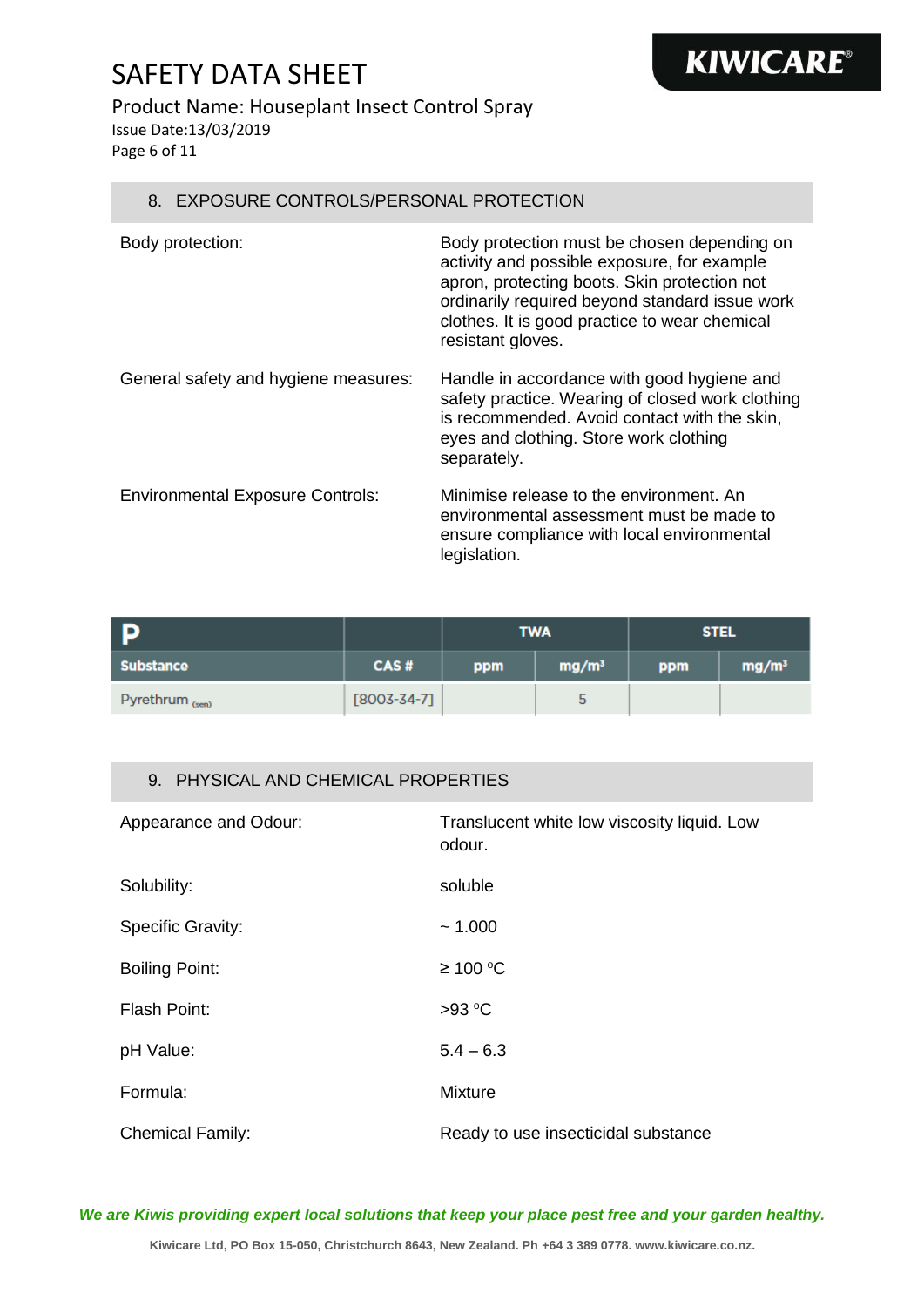### Product Name: Houseplant Insect Control Spray

Issue Date:13/03/2019

Page 7 of 11

| 9. PHYSICAL AND CHEMICAL PROPERTIES |                                                                       |  |
|-------------------------------------|-----------------------------------------------------------------------|--|
| <b>Oxidising Agents:</b>            | Not an oxidant                                                        |  |
| Exposure Standards (TLV-TW):        | Refer to section 8                                                    |  |
| <b>Engineering Controls:</b>        | Refer to section 8                                                    |  |
| 10. STABILITY AND REACTIVITY        |                                                                       |  |
| Stability & Chemical reactivity:    | Stable under normal conditions of use. Not<br>explosive or oxidising. |  |

sparks and open flame.

may occur if heated.

Incompatibility or conditions to be avoid: Avoid strong oxidising agents. Avoid heat,

Corrosive Properties: Not corrosive

Thermal Decomposition: The formation of toxic/irritant gases/vapours

#### 11. TOXICOLOGICAL INFORMATION

The relevant hazard classes on active ingredient:

| Pyrethrum Precursor (8003-34-7):   | HSNO 6.5B; 9.1A                         |
|------------------------------------|-----------------------------------------|
| For the substance (final product): |                                         |
| Skin corrosion/irritation:         | Unlikely to cause skin irritation.      |
| Serious eye damage/eye irritation: | Unlikely to cause eye irritation.       |
| Respiratory or skin sensitization: | May cause skin sensitization.           |
| Germ cell mutagenicity:            | Not mutagenic.                          |
| Carcinogenicity:                   | Not carcinogenic.                       |
| Reproductivity:                    | Not a reproductive toxicant.            |
| <b>Acute Toxicity:</b>             | Acute oral $LD_{50}$ > 5000 mg/kg (rat) |

*We are Kiwis providing expert local solutions that keep your place pest free and your garden healthy.*

**Kiwicare Ltd, PO Box 15-050, Christchurch 8643, New Zealand. Ph +64 3 389 0778. www.kiwicare.co.nz.**

# **KIWICARE®**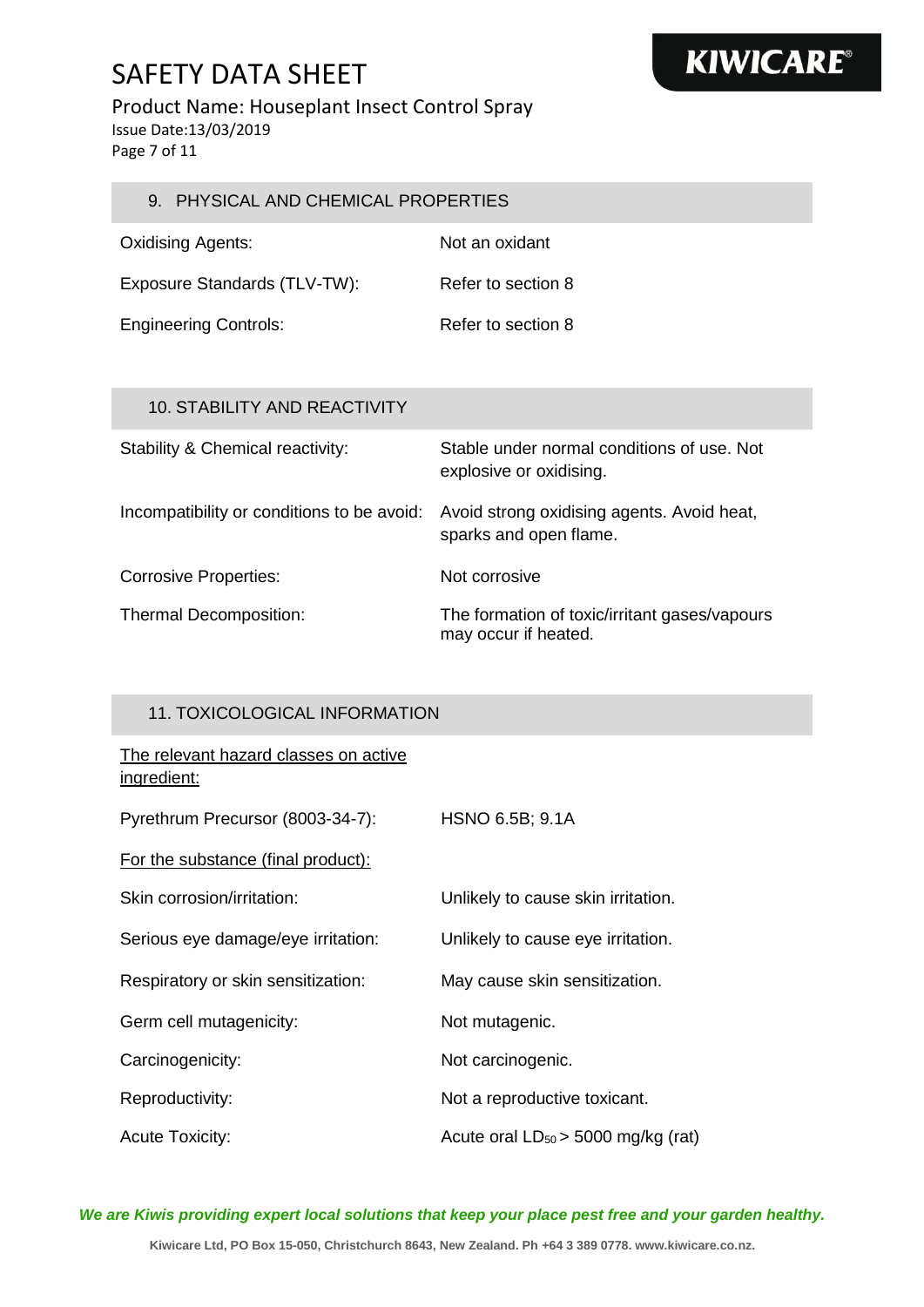#### Product Name: Houseplant Insect Control Spray

Issue Date:13/03/2019

Page 8 of 11

| 11. TOXICOLOGICAL INFORMATION                 |                                                                  |
|-----------------------------------------------|------------------------------------------------------------------|
| <b>Chronic Toxicity:</b>                      | No chronic toxicity.                                             |
| <b>12. ECOTOXICITY INFORMATION</b>            |                                                                  |
| Ecological information on substance:          | 9.1D: 1 mg/L $<$ EC <sub>50</sub> /LC <sub>50</sub> $<$ 100 mg/L |
| Rapid degrade / Bioaccumulative<br>potential: | No data available                                                |
| Soil mobility:                                | No data available                                                |

**KIWICARE®** 

The substance only has a minimum aquatic toxicity 9.1D. In addition, as the product label indicated that this product is not allowed or washings to enter the waterways or sewer. Therefore it is highly unlikely to cause any risk to the environment.

| 13. DISPOSAL CONSIDERATIONS       |                                                                                                                                                  |
|-----------------------------------|--------------------------------------------------------------------------------------------------------------------------------------------------|
| Waste treatment - recommendation: | Appropriate and achievable methods for the<br>disposal of a substance in accordance with the<br>Hazardous Substances (Disposal) Notices<br>2017. |
| <b>Container Disposal:</b>        | Empty containers can be sent to landfill after<br>cleaning if in compliance with local and national<br>regulations.                              |

#### 14. TRANSPORT INFORMATION

#### **Road and Rail**

| UN Number:                   | N/A |
|------------------------------|-----|
| Dangerous Goods Class:       | N/A |
| Hazchem Code:                | N/A |
| Packaging Group:             | N/A |
| <b>Proper Shipping Name:</b> | N/A |

*We are Kiwis providing expert local solutions that keep your place pest free and your garden healthy.*

**Kiwicare Ltd, PO Box 15-050, Christchurch 8643, New Zealand. Ph +64 3 389 0778. www.kiwicare.co.nz.**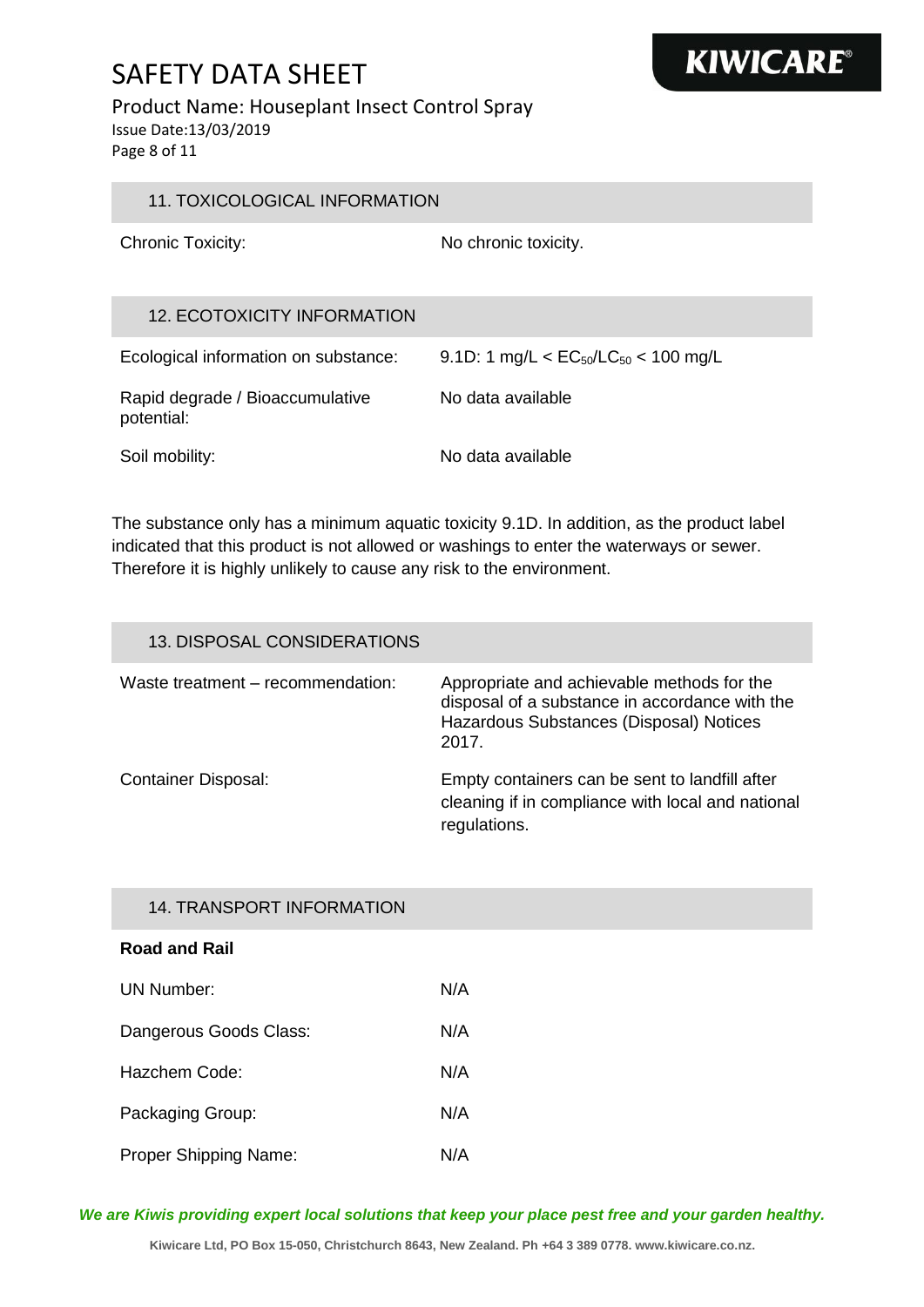#### Product Name: Houseplant Insect Control Spray

Issue Date:13/03/2019

Page 9 of 11

| 14. TRANSPORT INFORMATION |     |  |
|---------------------------|-----|--|
| Segregation:              | N/A |  |
| <b>Marine</b>             |     |  |
| <b>UN Number:</b>         | N/A |  |
| Class:                    | N/A |  |
| Packaging Group:          | N/A |  |
| Proper Shipping Name:     | N/A |  |
| <b>Air Transport</b>      |     |  |
| <b>UN Number:</b>         | N/A |  |
| Class:                    | N/A |  |
| Packaging Group:          | N/A |  |
| Proper Shipping Name:     | N/A |  |

#### 15. N.Z. REGULATORY INFORMATION

| EPA HSNO Number:                 | HSR101064                                             |
|----------------------------------|-------------------------------------------------------|
| HSNO Classifications:            | 6.5B (Skin sensitization)                             |
|                                  | 9.1D (Slightly harmful to the aquatic<br>environment) |
| <b>HSNO Controls:</b>            | Refer to HSR101064                                    |
| HSNO Approved codes of Practice: | Refer to HSR101064                                    |

To avoid risks to man and the environment, comply with the instructions for use.

This information should be considered when making any hazard assessment.

#### **Classification and labelling according to Regulation:**

(EC) No 1272/2008 [EU-GHS/CLP]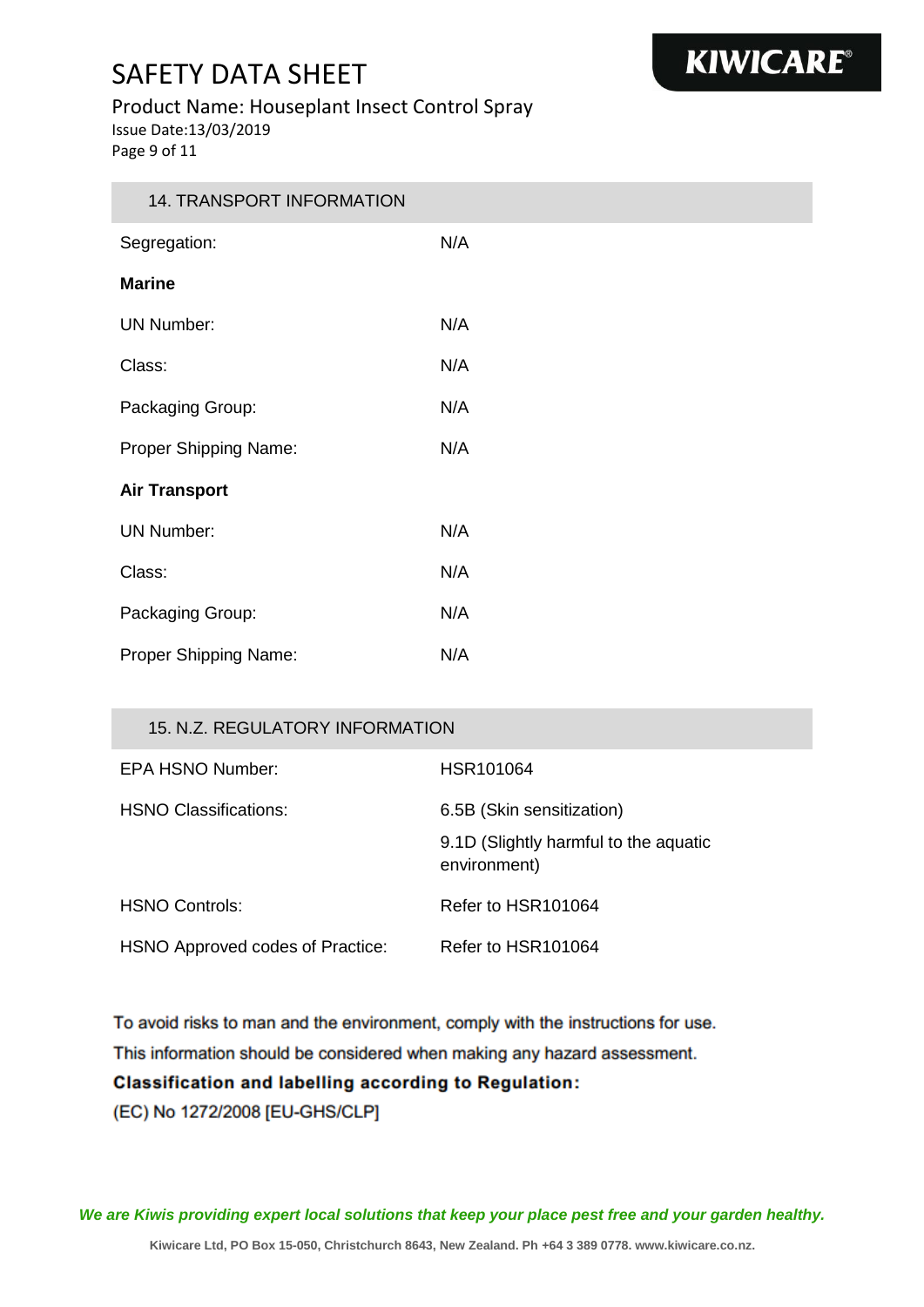#### Product Name: Houseplant Insect Control Spray Issue Date:13/03/2019 Page 10 of 11

16. OTHER INFORMATION SDS date of preparation: 12/12/2018 SDS date of revision: 12 / 12 / 2023 Emergency Contact Work Hours 24 Hours

Kiwicare Corporation 225 Maces Road PO Box 15050 **Christchurch** Tel: (03) 389 0778 Fax: (03) 389 0669

National Poisons Centre PO Box 913 Dunedin Tel: 0800 764 766 (POISON)

*We are Kiwis providing expert local solutions that keep your place pest free and your garden healthy.*

# **KIWICARE®**